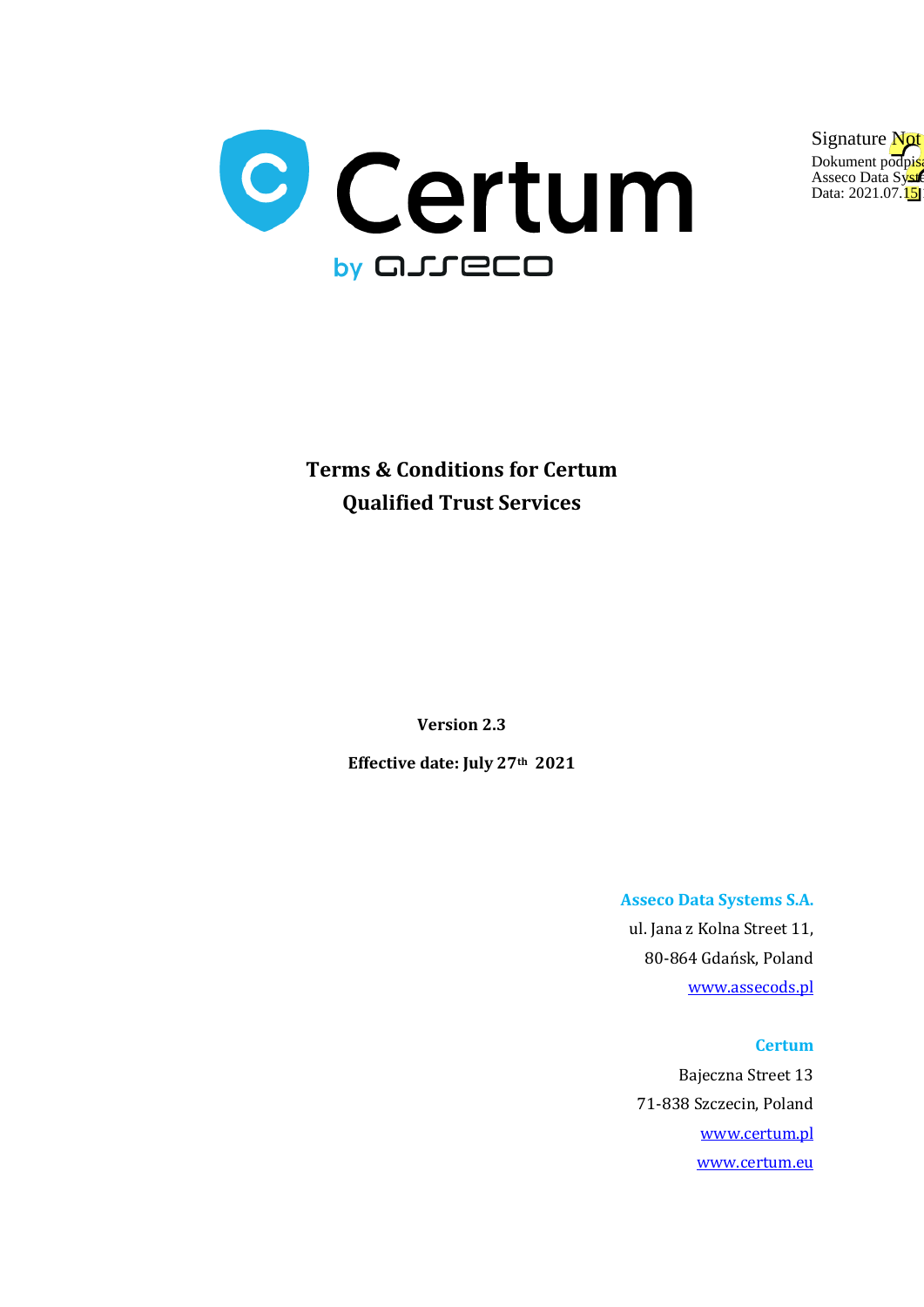# **Table of Contents**

| 1.  | Subject of regulation and scope of application of the Terms & Conditions  3 |  |  |  |
|-----|-----------------------------------------------------------------------------|--|--|--|
| 2.  |                                                                             |  |  |  |
| 3.  |                                                                             |  |  |  |
|     |                                                                             |  |  |  |
|     |                                                                             |  |  |  |
|     |                                                                             |  |  |  |
| 4.  |                                                                             |  |  |  |
| 5.  |                                                                             |  |  |  |
| 6.  |                                                                             |  |  |  |
| 7.  |                                                                             |  |  |  |
| 8.  |                                                                             |  |  |  |
| 9.  |                                                                             |  |  |  |
| 11. |                                                                             |  |  |  |
| 12. |                                                                             |  |  |  |
| 13. |                                                                             |  |  |  |
| 14. |                                                                             |  |  |  |
| 15. |                                                                             |  |  |  |
| 16. |                                                                             |  |  |  |
| 17. |                                                                             |  |  |  |
| 18. |                                                                             |  |  |  |
|     |                                                                             |  |  |  |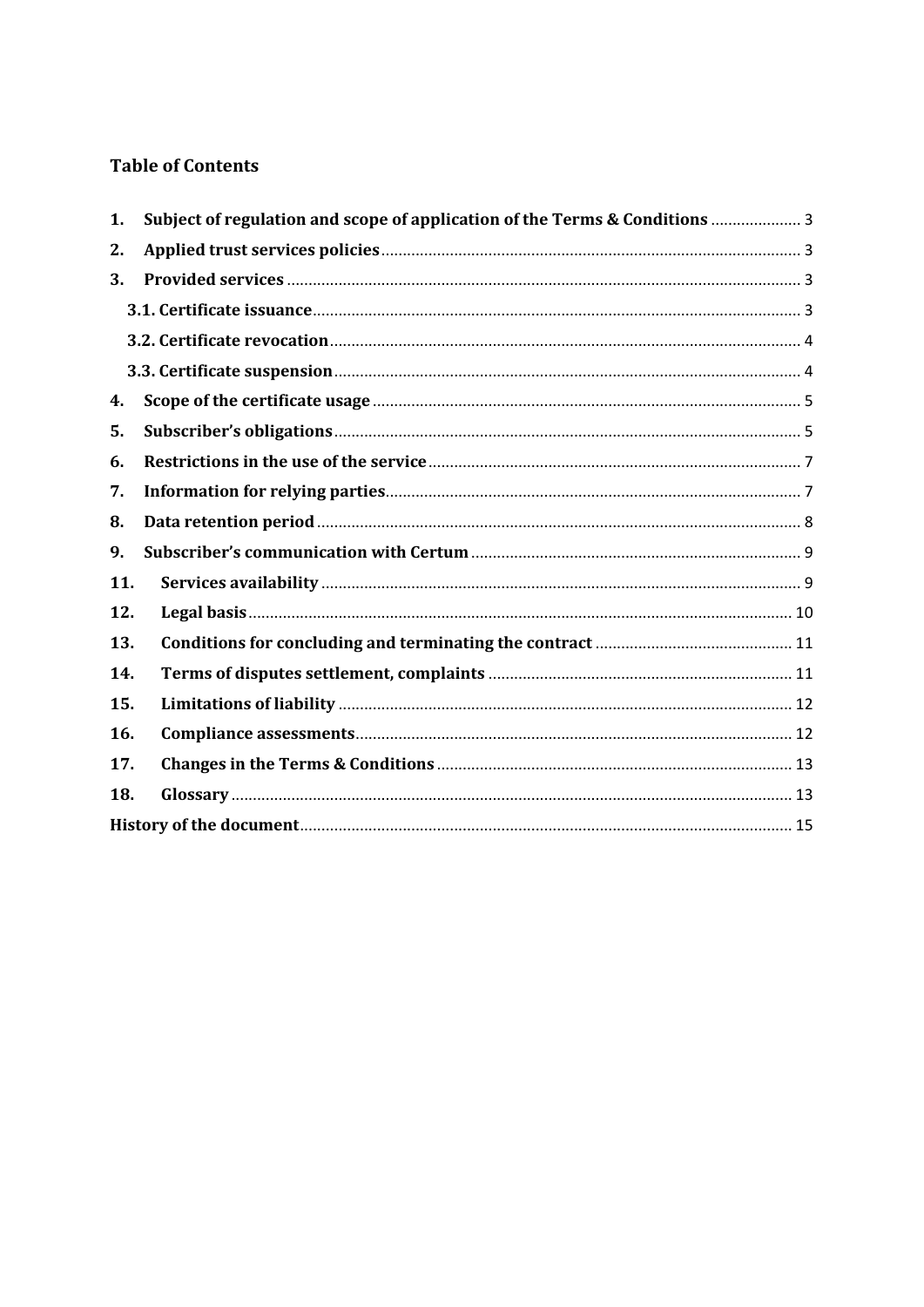## <span id="page-2-0"></span>**1. Subject of regulation and scope of application of the Terms & Conditions**

The purpose of this document (hereinafter referred to as **the Terms & Conditions**) is to specify a detailed regulation of the legal relationship between the provider of qualified trust services – **Certum** and the party that subscribes to the service (hereinafter referred to as **the Subscriber**). Trust services provided by Certum include:

- a) the service of issuing qualified certificates of electronic signature and electronic seal, including: registration and certification, rekeying (key update), certificate data modification, revocation or suspension of the certificate,
- b) electronic time stamp service,
- c) electronic certificate status service,
- d) qualified electronic signature and qualified electronic seal validation service,
- e) qualified electronic signature and qualified electronic seal preservation service.

# <span id="page-2-1"></span>**2. Applied trust services policies**

Provision of qualified trust services is governed by the "Certificate Policy and Certification Practice Statement of Certum's Qualified Certification Services".

Regarding to qualified electronic signature and qualified electronic seal validation and preservation service supported service policies and preservation profiles are described in "Policy of qualified validation service and qualified preservation service for qualified electronic signatures and electronic seals (Certum QESValidationQ)".

Both documents are available on the Certum website at[: www.certum.eu.](https://www.certum.eu/)

# <span id="page-2-2"></span>**3. Provided services**

# <span id="page-2-3"></span>**3.1. Certificate issuance**

- a) Certum issues certificates based on the application, which confirms the accuracy of the provided data and subscriber's consent to assign to him/her these data in the certificate issued on the basis of this application.
- b) Certificate is an electronic attestation, which contains subscriber's identification data, attributes and data used to check the authenticity of the electronic signature (seal) created by means of the data contained in:
	- − cryptoCertum card to which the subscriber is the only user and only he/she knows the PIN and PUK code, enabling its use in order to place an electronic signature (seal),
	- SimplySign component over which only subscriber has sole control by possessing an unique identification means, with the help of which the subscriber will be identified and logged in the SimplySign service, and the PIN/PUK code which only he/she knows enables him/her to directly use the signature (seal) data located in SimplySign service.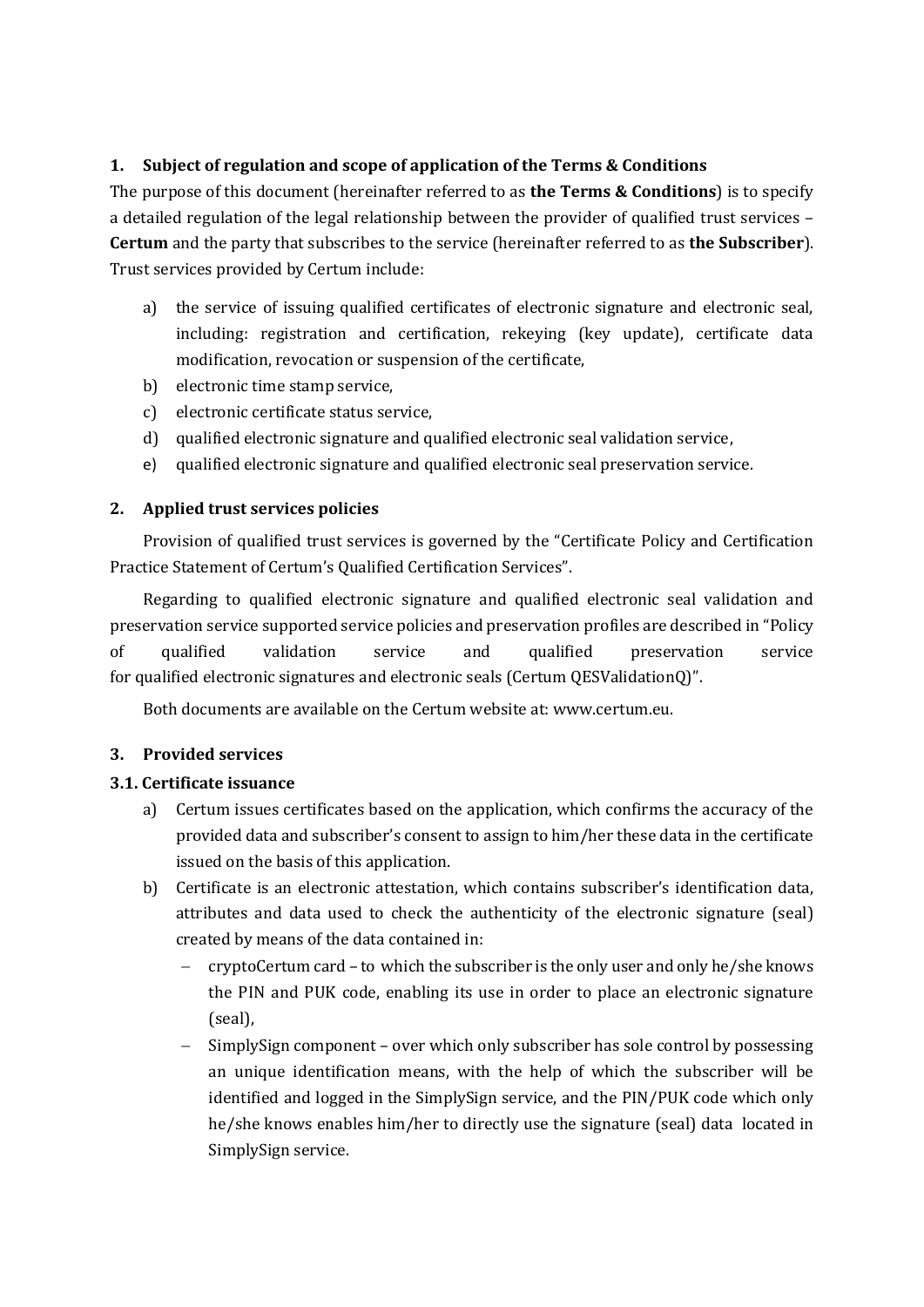- c) Certificate is issued within 7 business days from the date of submitting the correctly filled and verified application.
- d) Certificate contains the expiration date in accordance with the submitted application, however the validity period can't be longer than 3 years.
- e) Certum sends Subscriber information about the upcoming end date of the certificate's validity. The message is delivered to the e-mail address specified in the registration process 60, 30, 14 and 7 days before the end of the certificate's validity.

## <span id="page-3-0"></span>**3.2. Certificate revocation**

- a) Certum revokes the certificate based on:
	- − revocation requests submitted by the subscriber,
	- − request of authorized entity whose data is contained in the certificate application,
	- information on the threat of the legal or actual interest of the subscriber or third parties resulting from the use of the certificate, about which subscriber shall be immediately notified.
- b) The entity confirming the attribute is obliged to submit certificate revocation request in case of discrepancy of the attribute with the actual state.
- c) Certum revokes certificate and publishes its status as "revoked" within a period not longer than 24 hours from the effective receipt of revocation request.
- d) Once revoked certificate can't be restored.
- e) Certificate revocation is equivalent to loss of certificate validity and results in termination of the contract.
- f) Contract termination due to certificate revocation does not result in reimbursement of costs incurred by the subscriber that arise from the subject of the contract.
- g) Electronic signature created after certificate revocation has no legal effect.
- h) Revocation request can be submitted via [panel.certum.pl](https://panel.certum.pl/) an[d revoke.certum.eu](https://revoke.certum.eu/) portals.

#### <span id="page-3-1"></span>**3.3. Certificate suspension**

- a) Certum suspends the validity of the certificate in case of obtaining plausible information, however, it requires an additional check on the risk of the legal or actual interest of Subscriber or third parties resulting from the use of the certificate.
- b) Certum publishes the status of the certificate as "suspended" on Certificate Revocation List and immediately informs the subscriber about this fact.
- c) Certificate suspension can be canceled, restoring its validity if the conditions determining the suspension have proved to be false, in particular after subscriber confirms this fact.
- d) If the suspension is not canceled within 7 days from the certificate suspension date, the status of the certificate remains "suspended".
- e) If the certificate status has changed from "suspended" to "revoked", the electronic signature created during the suspension does not have legal effect.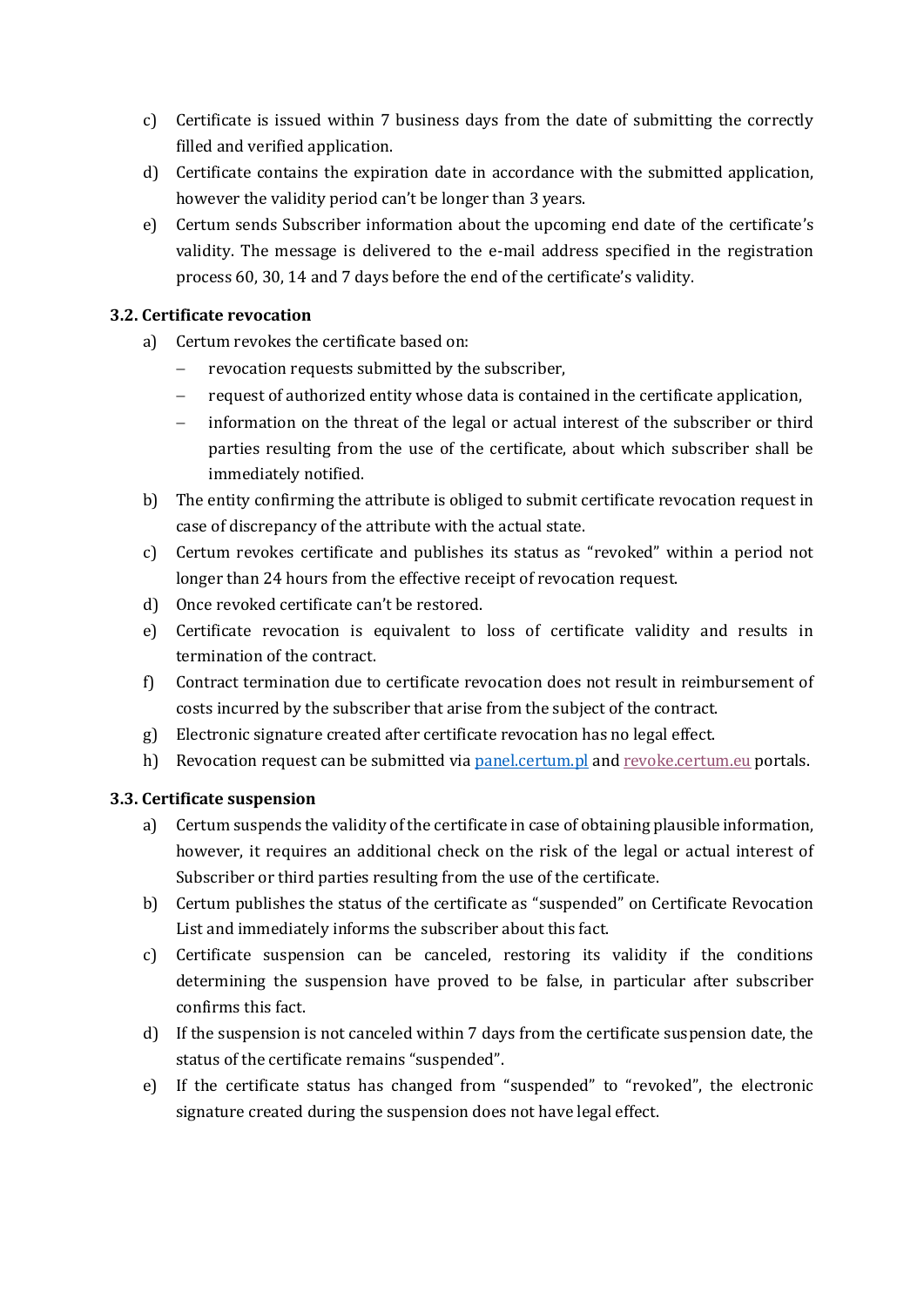f) After cancelation of certificate suspension, the legal effect of the electronic signature verified with this certificate, created during the suspension, takes place at the moment of cancelation of this suspension.

# <span id="page-4-0"></span>**4. Scope of the certificate usage**

Certificate is used to verify (validate) electronic signature or electronic seal, which has a legal effect equivalent to the subscriber's own signature and as such is recognized in all European Union Member States.

Certificate, in relation to attribute placed in it, does not give subscriber any special roles, rights or authorizations other than those arising exclusively from the content of this attribute.

# <span id="page-4-1"></span>**5. Subscriber's obligations**

By accepting the terms of provision of trust services, the subscriber agrees to join the trust service system on the terms set out in the Terms & Conditions and the Certificate Policy and Certification Practice Statement.

**5.1.** Subscriber is obliged to:

- a) comply with the terms of provision of trust services specified in the Terms & Conditions and the Certificate Policy and Certification Practice Statement,
- b) provide true and correct information at every stage of cooperation,
- c) provide documents confirming the authenticity of the information provided,
- d) check the correctness of data contained in the certificate in process of certificate acceptance and in the case of not identifying any irregularities – accepting it, lack of rejection results in certificate acceptance,
- e) ensure sole control and not to disclose his/hers cryptoCertum card or the SimplySign component, on which the data for the electronic signature is stored to third parties and not disclose the PIN and PUK code,
- f) start certificate revocation procedure in case of:
	- − noticing errors in the data contained in the certificate,
	- − noticing certificate defects,
	- − changes to the data contained in the certificate,
	- − loss of control (or suspected loss of control) over the data used to create electronic signature,
	- − loss of the cryptoCertum card or identification means used in the SimplySign service,
	- − disclosure of PIN and PUK code (to cryptoCertum card or SimplySign service)
- g) immediately and permanently stop using SimplySign service or the cryptoCertum card if the certificate is revoked, suspended or expired,
- h) use the signature and seal certificate and their corresponding data only to sign or seal and in accordance with the purpose and limitations declared in the certificate,
- i) if subscriber is a natural person is obliged to exercise sole control and not to disclose to third parties his cryptoCertum card or SimplySign component on which the data for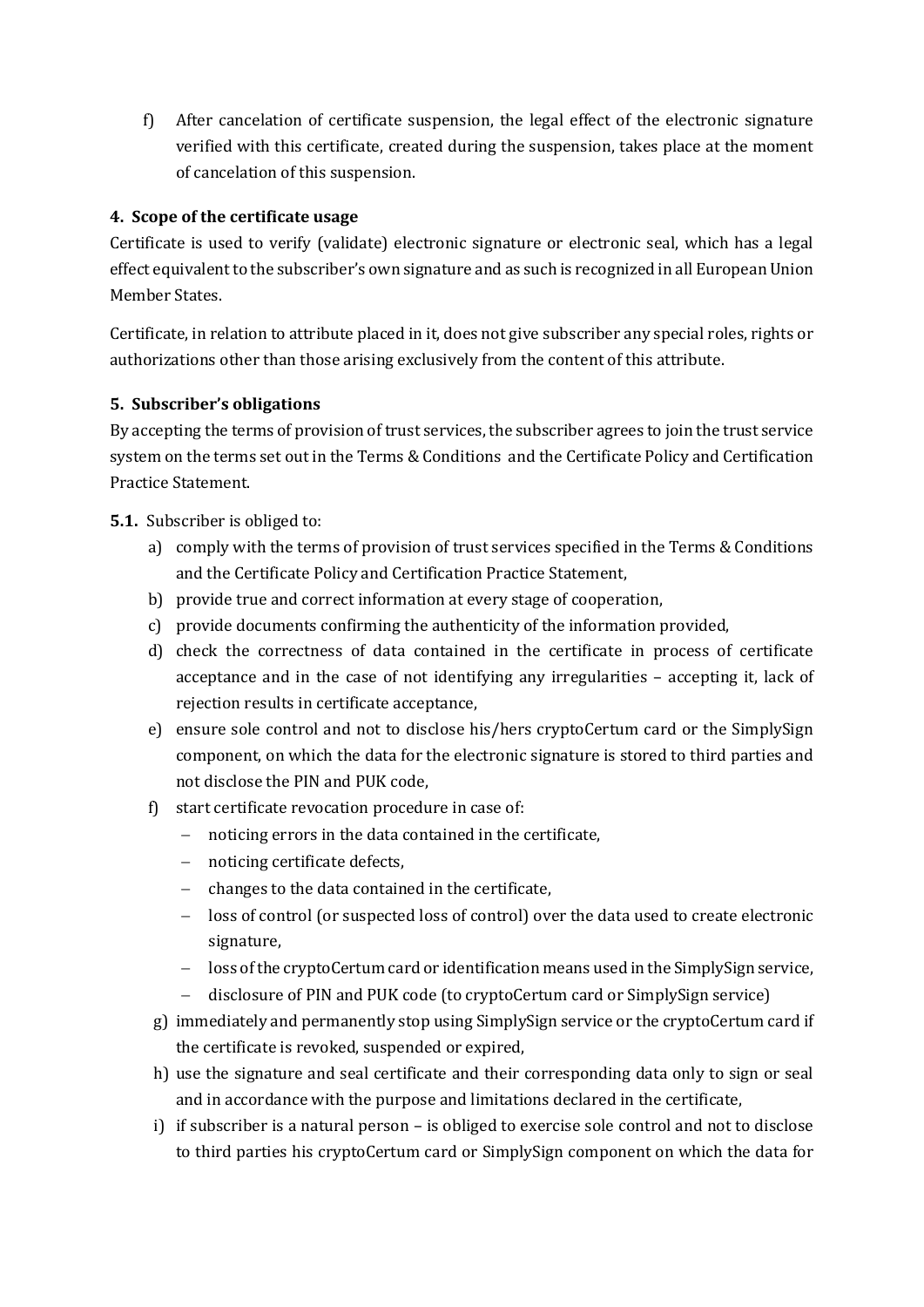electronic signature is stored and not to disclose the PIN and PUK code – applies to qualified electronic signature certificates,

- j) if subscriber is a legal person is obliged to exercise control and not disclose to third parties his cryptoCertum card or SimplySign component on which the data for electronic signature is stored and not to disclose the PIN and PUK code – applies to qualified electronic seal certificates.
- **5.2.** Subscriber declares that:
	- a) he/she has read and accepted these Terms & Conditions before signing the application,
	- b) he/she has read GDPR information clause (see Chapter [12\)](#page-9-0),
	- c) all information provided by him/her is true,
	- d) is liable for damages resulting from providing untrue or false data and for the consequences of incorrect use of certificates,
	- e) he/she is aware that the certificate is, as a rule, available to the public,
	- f) he/she is aware that the electronic signature placed on the documents exposes the Subscriber's personal data in the following scope: first name, surname and other data indicated for inclusion in the content of the certificate. In addition, he/she confirms that the declarations of will on which the subscriber has created electronic signature may be, according to the decision of the subscriber, available without restriction regardless of the location. Asseco Data Systems S.A., a qualified trust service provider – has no influence on the circulation of such signed documents;
	- g) he/she is aware that the environment in which cryptographic operations take place with the use of data to create the electronic signature (seal) is managed by a qualified trust services provider, which is Asseco Data Systems S.A.

#### **5.3.** Subscriber agrees:

- a) to subscriber's obligations listed in Chapter [5,](#page-4-1)
- b) to use cryptoCertum card or SimplySign component for signatures creation,
- c) for Certum to store information related to issued certificates for the required by law period of 20 years,
- d) for Certum to create a backup copy of the data used to create an electronic signature in order to provide the minimum needed to ensure the continuity of the SimplySign service,
- e) for Certum to put data used to verify the electronic signature (seal) in certificate and to use this data to verify his/hers electronic signature (seal).
- **5.4.** Subscriber who downloads timestamp token should verify the digital signature of the authority and check the Certificate Revocation List for revocation of the authority's certificate.
- **5.5.** Certum provides OCSP service for verification of qualified certificates on-line. This service allows obtaining information about certificate revocation also outside its validity period. The use of OCSP service gives the opportunity to obtain more up-to-date information on certificate status (in comparison with the use of Certificate Revocation List).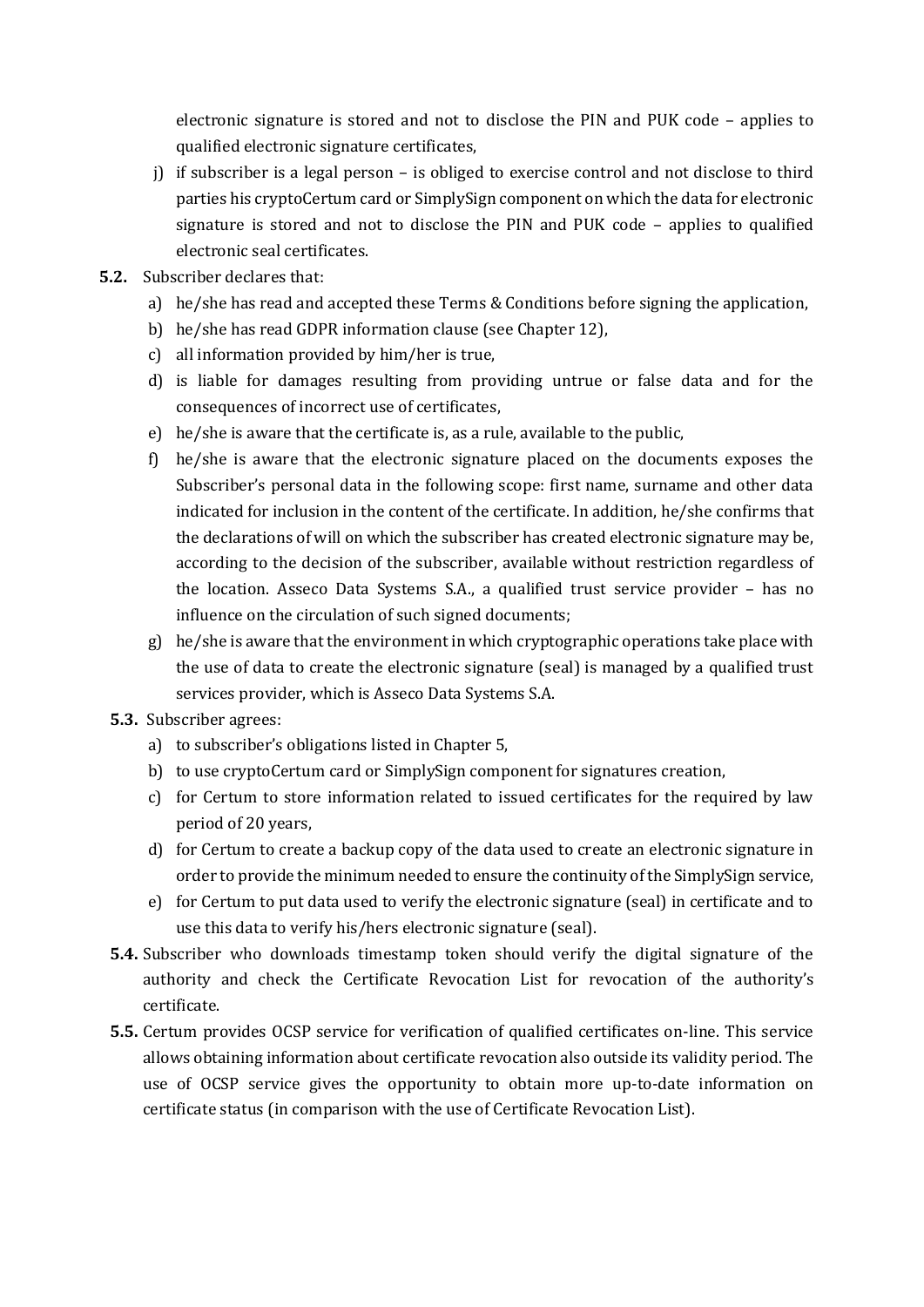## <span id="page-6-0"></span>**6. Restrictions in the use of the service**

- **6.1.** Subscriber does not use the service to provide content that is unlawful, offensive, false or misleading, or content containing viruses or content that may cause disruption or damage to computer systems.
- **6.2.** SimplySign service is not aimed at M2M (machine-to-machine) applications and mass signing or sealing of electronic documents. As part of this service, user has the number of signatures or seals at the level of 5000 within a month. Above this value, the service provider has the right to limit the service performance, e.g. up to 100 signatures and seals per day.
- **6.3.** Certum does not issue certificates to minors (under 18 years of age).

# <span id="page-6-1"></span>**7. Information for relying parties**

- **7.1.** Certum's relying party is any entity that decides to accept a qualified electronic signature (seal), timestamp service or validation and preservation service for qualified signatures and electronic seals. (in particular an electronic document) that may be in any way dependent on:
	- a) validity of the link between the identity of the subscriber and the public key belonging to him/her, certified by a qualified certification authority, or
	- b) binding of electronic signature or seal with electronic timestamp token, issued by a qualified electronic timestamp authority, or
	- c) confirmation of current status of a certificate issued by a qualified certification status verification authority, or
	- d) validation report issued by a qualified service.
- **7.2.** Relying party is responsible for verifying the current status of the subscriber's certificate or any other tokens received from it. The decision must be made by the relying party whenever he wants to use a certificate and tokens to verify the electronic signature (seal), its evidential value or the evidential value of data objects. The information contained in a qualified certificate should be used by relying party to determine whether the certificate has been used according to its declared purpose.
- **7.3.** Regardless of the type of services rendered by Certum, the relying party is obliged to accept the following conditions:
	- a) to accept the conditions set out in the Terms & Conditions, Certificate Policy and Certification Practice Statement, Validation and Preservation Policy for Qualified Certum QESValidationQ,
	- b) to verify each electronic signature (seal) placed on a document or certificate, timestamp token, certificate status token, validation report,
	- c) to correctly and properly perform cryptographic operations using software and hardware, whose level of security is consistent with level of sensitivity of processed information and level of reliability of certificates used,
	- d) to recognize the electronic signature (seal) to be invalid if it can't be determined whether the signature (seal) is valid or the obtained verification result is negative,
	- e) to trust only those certificates:
		- which are used according to the declared purpose and are suitable for use in areas that have previously defined by relying party, i.e. in the form of a signature policy,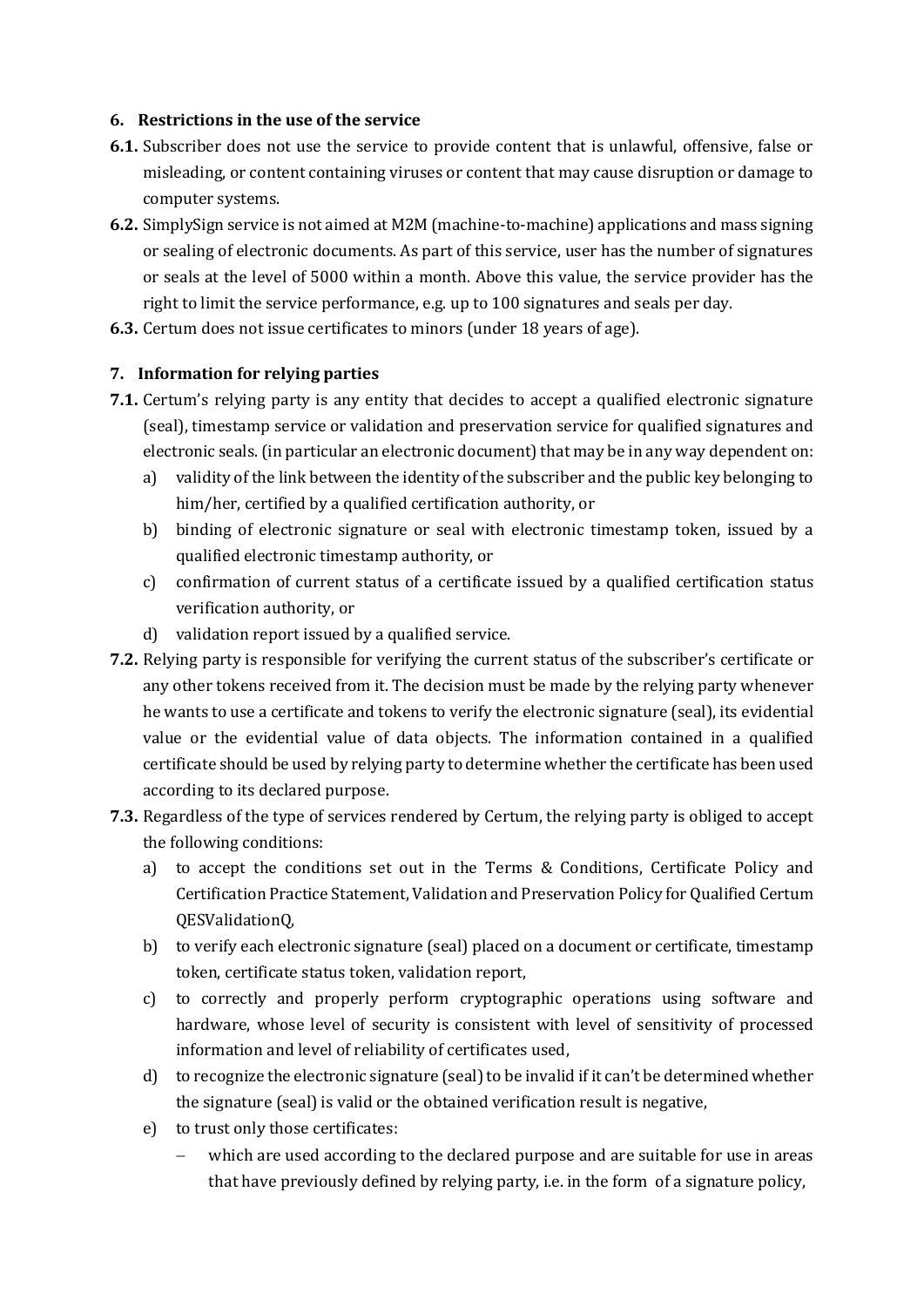- − whose status has been verified, i.e. based on the Certificate Revocation List, or using the OCSP service provided by Certum,
- f) to define the conditions that must be met by the certificate and the electronic signature (seal) so that it is considered valid by that party. These conditions can be formulated, for example, in the form of an appropriate signature policy and published.
- **7.4.** If a document or electronic signature is time-stamped or otherwise associated with other tokens, in order to rationally build trust in the verified token, the relying party should additionally:
	- a) verify whether the token was properly certified electronically, and whether the private key used by the qualified electronic time stamp authority was not disclosed until the token verification credentials were validated (unless the time used meets certain date requirements); status of the private key can be verified on the base on the verification of the complementary public key,
	- b) check restrictions in the use of electronic signature and electronic seal certificates, electronic timestamp tokens, on-line status verification tokens, data validation reports defined in Certificate Policy and Certification Practice Statement, Terms & Conditions and Validation and Preservation Policy for Qualified Certum QESValidationQ.
- **7.5.** Guarantees and liability of Certum and subscriber are valid only for the certificate issued and accepted by subscriber.
- **7.6.** Certificate Revocation Lists are issued at specified intervals or each time after suspension or revocation of one of the issued certificates. They contain:
	- − name of the certification authority that issued them,
	- − date of current and next publication,
	- − serial numbers, dates and reasons for revocation (or suspension) of certificates.
- **7.7.** In case of electronic signature formats or electronic seal formats that are not supported by qualified validation and preservation service, a message will be provided that the request cannot be processed.
- **7.8.** In case qualified validation and preservation service is unable to collect and verify all the validation data, a message will be provided that the request cannot be processed

# <span id="page-7-0"></span>**8. Data retention period**

All data on the provision of qualified trust services including all terms of provision of trust services accepted by subscribers are archived (in electronic and paper form) and stored for a period of 20 years in accordance with the Act on Trust Services and Electronic Identification.

Records of video calls obtained in the process of remote identity verification are stored for a period of 14 days, after this time the records are destroyed.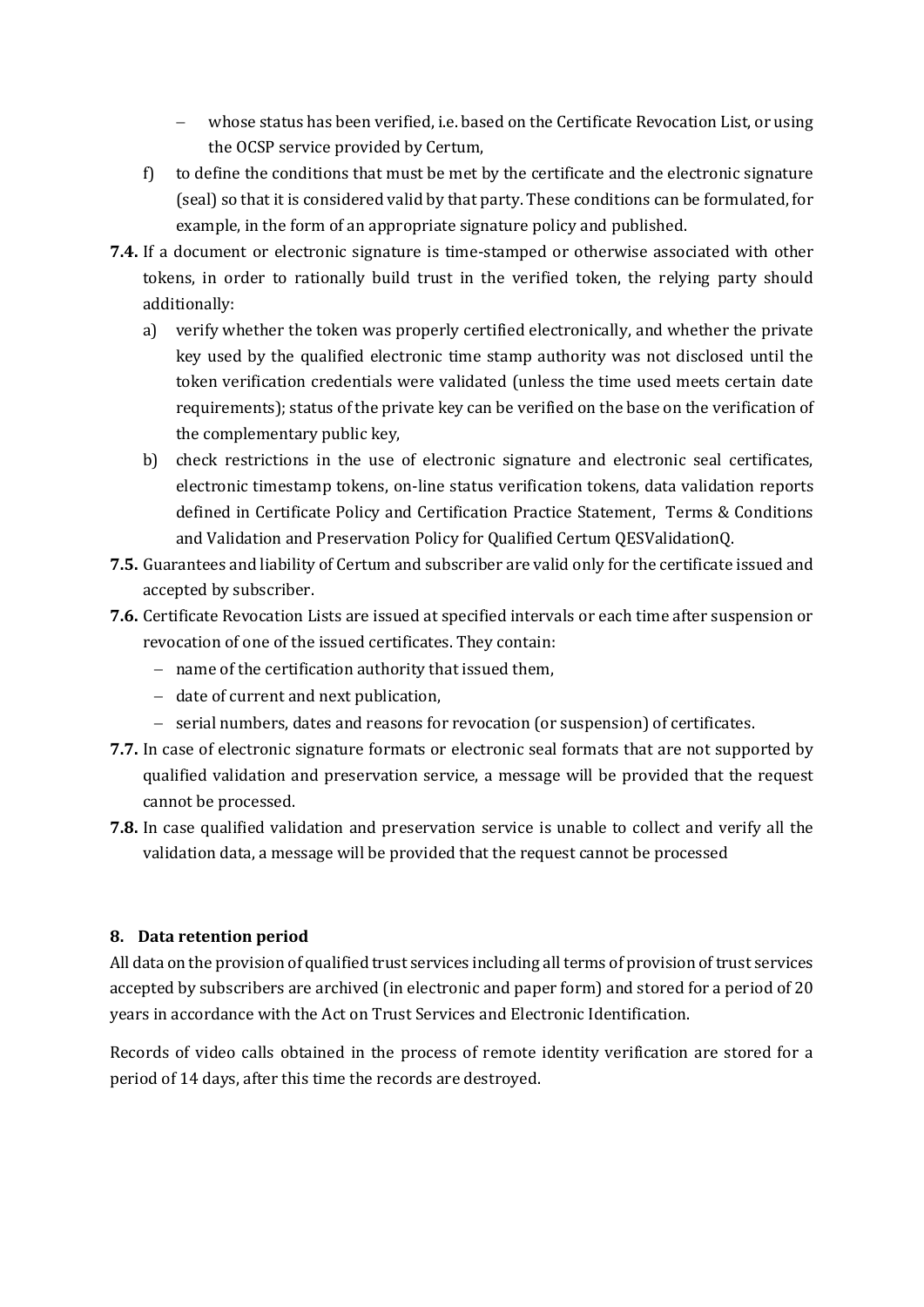## <span id="page-8-0"></span>**9. Subscriber's communication with Certum**

In case of revocation, suspension or cancellation of suspension of the certificate, subscriber will receive information on his/hers e-mail address or telephone (SMS message) depending on which contact subscriber indicated while requesting a certificate, or agreed otherwise with Certum.

#### Contact information:

| Name:                   | Certum                                                               |
|-------------------------|----------------------------------------------------------------------|
|                         | Address for correspondence: Bajeczna St. 13, 71-838 Szczecin, Poland |
| Hotline:                | infolinia@certum.pl, +48 91 4801 340 <sup>1</sup>                    |
| Certificate revocation: | revoke.certum.eu                                                     |
| Website:                | www.certum.eu                                                        |
| Complaints:             | reklamacje@certum.pl, +48 91 4801 380 <sup>1</sup>                   |
|                         |                                                                      |

Data Protection Officer:  $IOD@$ assecods.pl, tel. +48 42 675 63 60<sup>1</sup>

## **10. Technical requirements**

- a) Certum maintains a list of secure devices that includes qualified electronic signature creation devices (QSCD), such as cryptoCertum cards and hardware security module (HSM), which stores SimplySign virtual user cards within the meaning of EU Regulation 910/2014. The list is available on Certum website[: www.certum.pl.](https://www.certum.pl/pl/cert_wiedza_repozytorium_pl_en/)
- b) Certum has in its offer card readers for cryptoCertum cards and provides drivers necessary for their proper functioning on the websit[e www.certum.pl.](https://www.certum.pl/pl/cert_wiedza_repozytorium_pl_en/)
- c) SimplySign service is available via a devices with the Android, iOS, Windows or MAC OS operating system.

# <span id="page-8-1"></span>**11. Services availability**

- **11.1.** Security Policy, implemented by Certum, takes into account the following threats, affecting the availability and continuity of the services provided:
	- a) physical damage to Certum system and computer network,
	- b) software failures, loss of access to data,
	- c) loss of essential (from Certum's point of view) network services,
	- d) failure of this portion of the Internet network through which Certum provides its services.

# **11.2.** To prevent or limit the effects of these threats, Certum security policy covers the following issues:

a) Disaster recovery plan – all subscribers and relying parties are promptly and appropriately informed of any major failure or disaster related to any component of the computer system and network as appropriate. The system recovery plan includes a series of procedures that are performed when any part of the system is compromised (damaged, disclosed, etc.).

<sup>&</sup>lt;sup>1</sup> Rate per minute of connection according to the operator's price list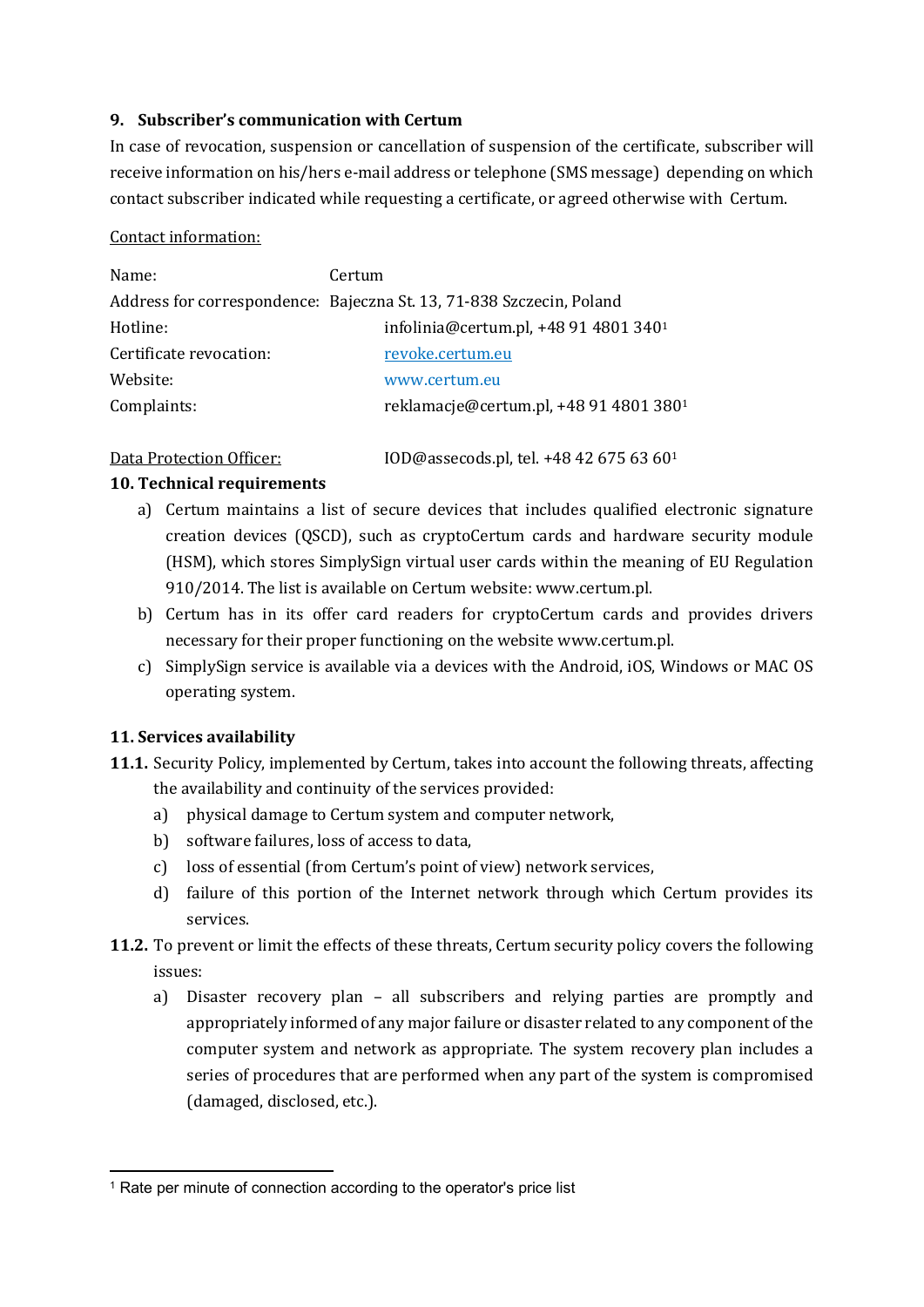- b) Controlling changes upgraded versions of the software in the target system are only possible after performing a rigorous testing on the model system, following strict procedures.
- c) Backup system in the event of a failure preventing the operation of Certum within a maximum of 24 hours, a backup center will be started, which will take over the basic functions of the certification authority until the main center in Certum is started.
- d) Backup system Certum's system uses software that makes backup copies of data that allows them to be restored and audit serviced at any time.

# <span id="page-9-0"></span>**12. Legal basis**

- **12.1.** Legal basis for the trust services provided by Certum are following legal acts:
	- a) Regulation (EU) 910/2014, which is a legal act that is fully applicable in the legal system of Poland and in all European Union countries;
	- b) Act on Trust Services and Electronic Identification of September 5, 2016 (Journal of Laws of 2019, item 162);
	- c) Directive (EU) 2015/2366 of the European Parliament and of the Council of 25 November 2015 on payment services in the internal market, amending Directives 2002/65/EC, 2009/110/EC and 2013/36/EU and Regulation (EU) No 1093/2010, and repealing Directive 2007/64/EC
	- d) Act on the provision of electronic services of 18 July 2002 (Journal of Laws of 2017, item 1219)
- **12.2.** According to art. 13 para. 1 and 2 of the General Data Protection Regulation of 27 April 2016, hereinafter referred to as "the GDPR" , we would like to inform you that:
	- a) Asseco Data Systems S.A. is the administrator of personal data
	- b) Contact to Data Protection Officer at Asseco Data Systems S.A. has been provided in Chapter [9.](#page-8-0)
	- c) Personal data will be processed for the purposes necessary to provide the service, pursuant to art. 6 par. 1 lit. b of the GDPR.
	- d) All data regarding the provision of qualified trust services, including personal data and all terms for the provision of trust services accepted by the Subscriber, are archived (in electronic or paper form) and stored for 20 years in accordance with Art. 17 sec. 2 of the Act on Trust Services and Electronic Identification.
	- e) Subscriber has the right to access his/hers data and the right to rectify, delete/forget, limit processing, right of data transfer, right to object, the right to withdraw consent at any time without affecting the legality of processing, which was made on the basis of consent before its withdrawal. All the rights mentioned above can be implemented by submitting an application a[t www.daneosobowe.assecods.pl.](http://www.daneosobowe.assecods.pl/)
	- f) The subscriber has the right to lodge a complaint to the Regulatory Body if he/she considers that processing of his personal data violates provisions of the GDPR.
	- g) Providing personal data is a condition for the provision of services. Subscriber is obliged to provide it, and the consequence of not providing personal data will be the inability to carry out the process of issuing the certificate.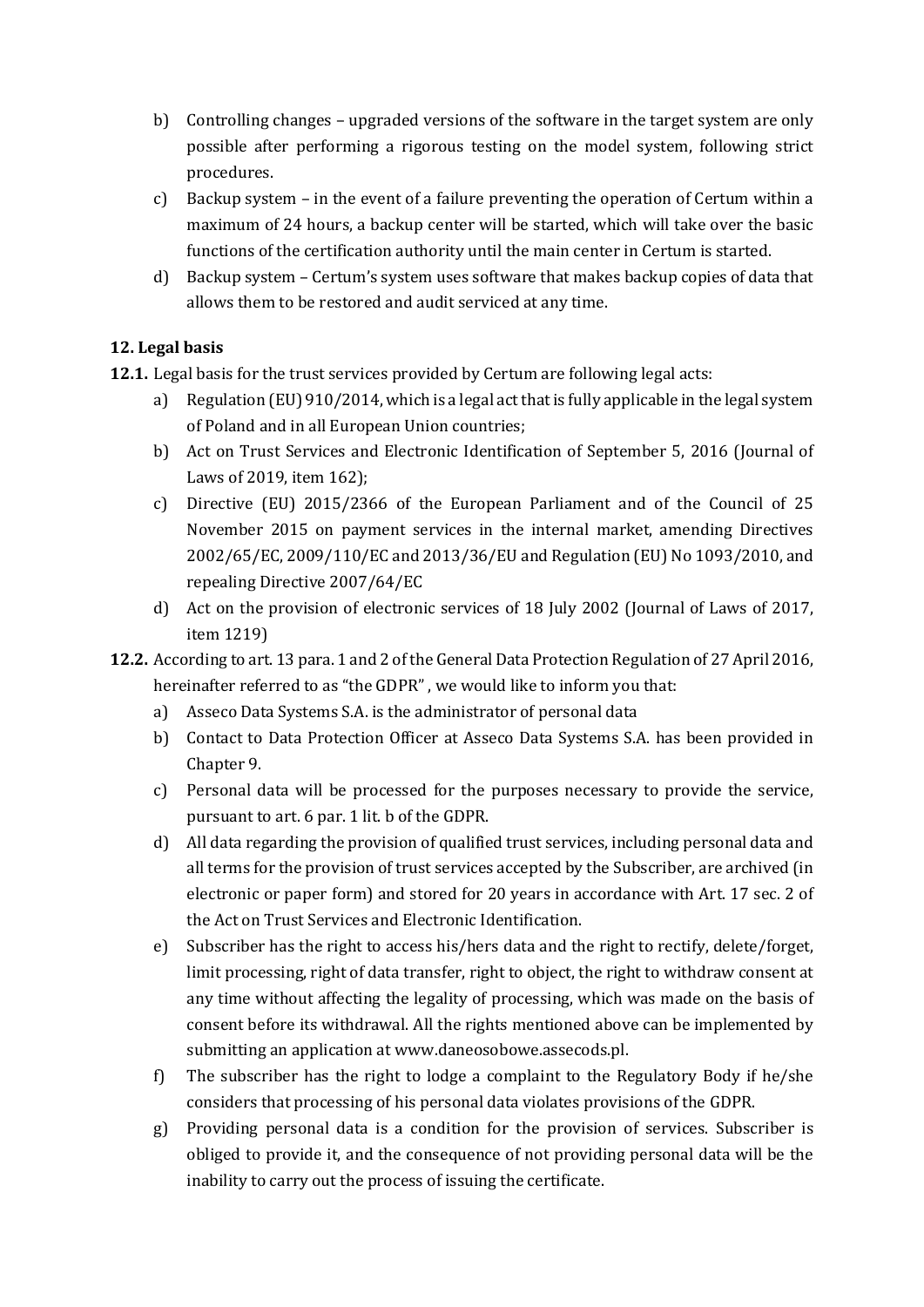- **12.3.** Certum is an organizational unit of Asseco Data Systems S.A. entered into the register of qualified trust service providers maintained on behalf of the minister of digitalization by the National Bank of Poland. This register is published at the website: [www.nccert.pl.](http://www.nccert.pl/)
- **12.4.** The implementation of qualified trust services by Certum is defined in detail in "Certificate Policy and Certification Practice Statement of Certum's Qualified Certification Services" available at website: [www.certum.pl.](https://www.certum.pl/pl/cert_wiedza_repozytorium_pl_en/)
- **12.5.** In matters not regulated, the provisions of the generally applicable law are in effect.

# <span id="page-10-0"></span>**13. Conditions for concluding and terminating the contract**

- **13.1.** Contract for the provision of qualified trust services is concluded after submission of certificate application by subscriber, acceptance by him/her the Terms & Conditions and the Certification Policy and the Certification Practice Statement and confirmation of his/hers identity.
- **13.2.** Each subsequent certificate application requires re-validation of subscribers identity.
- **13.3.** Resignation from trust services is possible only in case of revocation of a qualified electronic signature certificate (seal), according to terms specified in the Certificate Policy and the Certification Practice Statement.
- **13.4.** Certum reserves the right to refuse certification applications in the following cases:
	- a) when the subscriber cannot prove his/her rights to proposed DN,
	- b) validity date of the applicant's identity document, whose data (number and series number) included in the certificate is shorter than the certificate's validity date,
	- c) if there is suspicion or certainty that the subscriber falsified the data or stated false data,
	- d) if the applicant fails to deliver the required set of formal documents, constituting as an attachment to the application,
	- e) in case of detection of hand-written corrections or modifications in submitted formal documents,
	- f) if the validity date of submitted documents is exceeded the documents whose date of creation exceeds 3 months,
	- g) if the validity date of certificate application is exceeded the applications whose filling date exceeds 3 months,
	- h) from other reasons not specified above, upon prior notice of **security inspector**.

If the required set of formal documents is not provided, the required set of documents of the entity (in case of certificates with the entity's data) Certum reserves the right to send them back within 3 months from the date of receipt.

# <span id="page-10-1"></span>**14. Terms of disputes settlement, complaints**

**14.1.** Subject of dispute resolution, including complaints, may only be discrepancies or conflicts between parties regarding the issue and revocation of the certificate based on the Terms & Conditions and Certificate Policy and the Certification Practice Statement.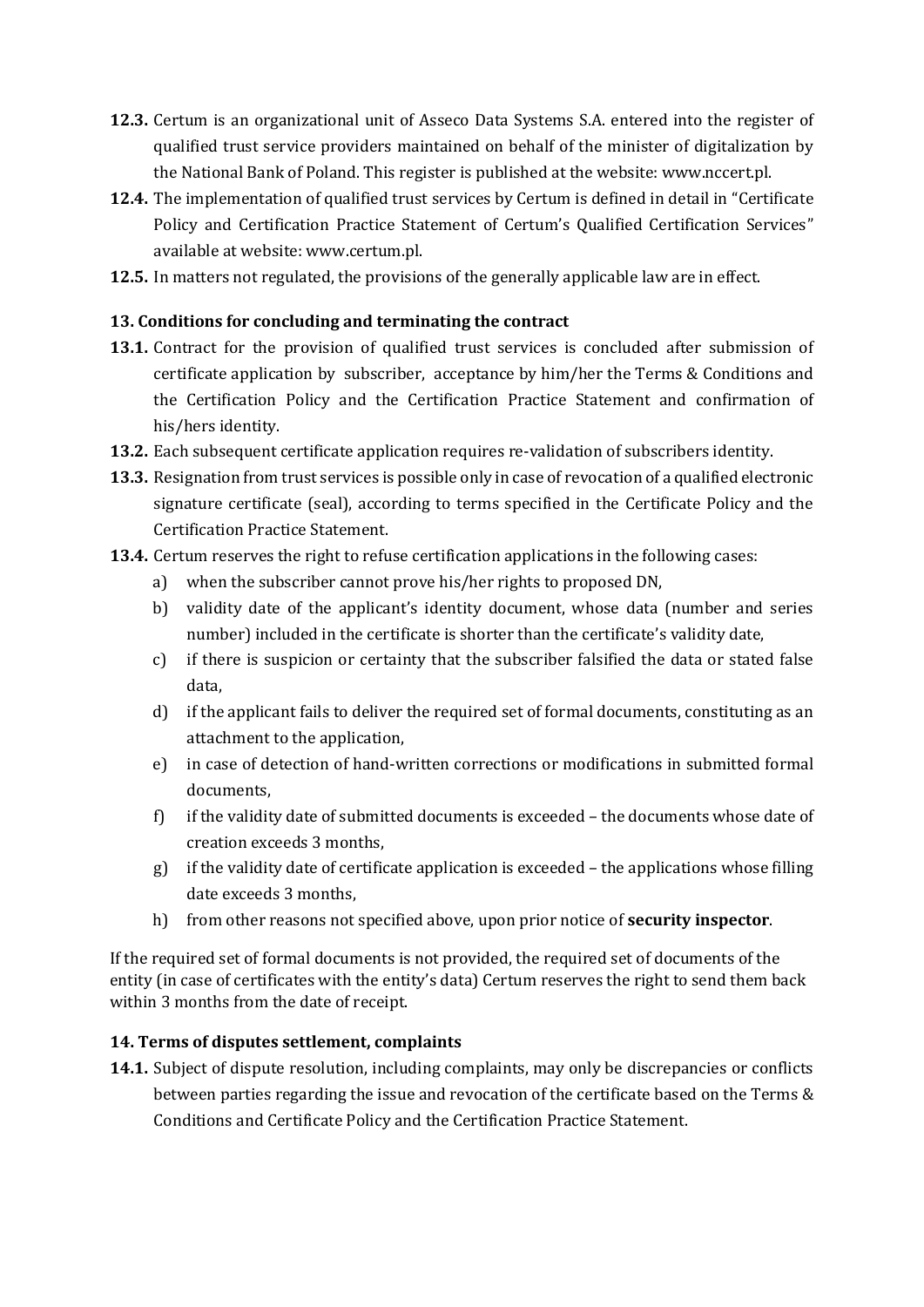**14.2.** Disputes, complaints or grievances arising in relation to the use of timestamp tokens, certificates status verification tokens issued by Certum, will be settled on the basis of written information through mediation. Complaints should be submitted in writing:

| Via e-mail address: | reklamacje@certum.pl            |  |
|---------------------|---------------------------------|--|
| or                  |                                 |  |
| By mail to address: | Asseco Data Systems S.A.,       |  |
|                     | Królowej Korony Polskiej St. 21 |  |
|                     | 70-486 Szczecin, Poland         |  |
|                     | with the note "Reklamacja"      |  |

- **14.3.** Complaints are subjected to written examination within 21 working days of their delivery. If the dispute is not resolved within 45 working days of the conciliation proceedings, the parties have the right to take legal action. The General Court responsible for the defendant will be the competent local court to hear the case.
- **14.4.** If other disputes arise as a consequence of the use of a Certum issued certificate or other qualified service, the subscriber shall be obliged to inform Certum in writing about the case.

## <span id="page-11-0"></span>**15. Limitations of liability**

- **15.1.** Financial responsibility of Asseco Data Systems SA, on behalf of which Certum provides qualified services, is 250,000 EUR in relation to one event, but not more than 1,000,000 EUR for all the events (equivalent to PLN). Financial liability concerns 12-month periods in accordance with the calendar year.
- **15.2.** Certum does not bear the financial liability defined herein in relation to other third parties who are not recipients of Certum services.
- **15.3.** To supervise the efficient operation of Certum, all these events occurring in the system, which have a significant impact on the operational safety of Certum, are recorded. Registered events include, but are not limited to: registration, certification, update, revocation and suspension of certificates, timestamp, data validation, certificate status verification, and generation of keys for Certum, and any events occurring in the system that have a significant impact for the safety operation of Certum.

# <span id="page-11-1"></span>**16. Compliance assessments**

- **16.1.** Qualified trust services provided by Certum are subject to annual examination of compliance with Regulation (EU) 910/2014. The certification audit is carried out once every two years. In addition, it is recommended that at least one surveillance audit be carried out between two certification audits.
- **16.2.** In addition, Certum is also auditing the compliance of the Integrated Management System Information Security Management System and Quality Management System. The purpose of this audit is to determine the degree of compliance of the Certum service unit or its components with that implemented by Asseco Data Systems S.A. Integrated Management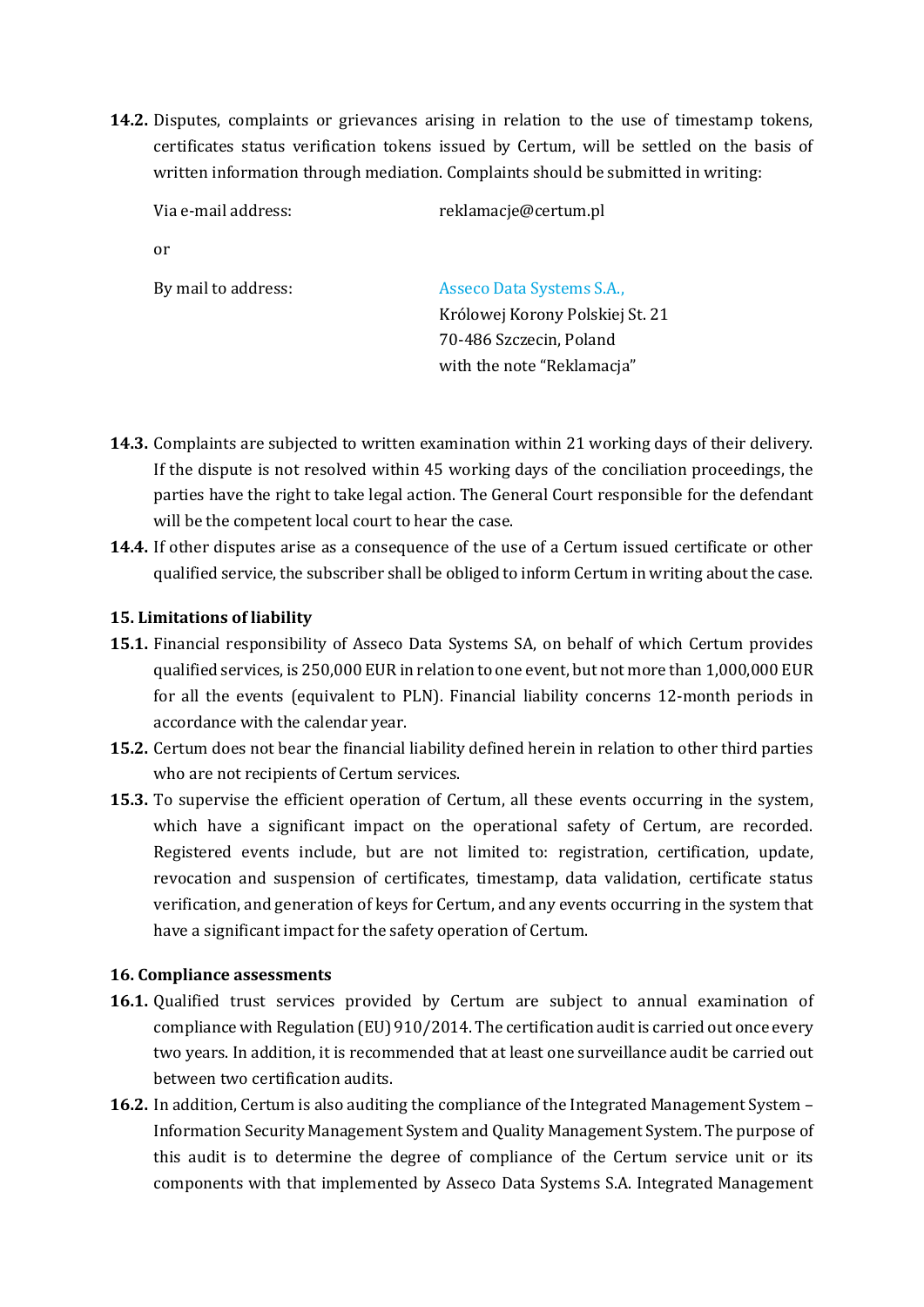System, which covers the requirements of PN-EN ISO 9001:2009 and PN ISO/IEC 27001:2007 standards, and declarations and procedures specific to Certum.

#### <span id="page-12-0"></span>**17. Changes in the Terms & Conditions**

The Terms & Conditions come into force on the day of its publication in electronic form on the website: [www.certum.eu](http://www.certum.eu/) and is valid for an indefinite period of time.

- **17.1.** Certum reserves the right to change these Terms & Conditions. Any changes to the Terms & Conditions will be communicated clearly on the website specified in Chapter [17](#page-12-0) and enter into force:
	- − upon publication,
	- in relation to subscribers who hold valid certificates with the lapse of at least 7 days from the date of publication of changes to the Terms & Conditions, subject to paragraph 3 below.
- **17.2.** Change in the Terms & Conditions resulting in a reduction or limitation of rights acquired by subscriber, authorizes the Subscriber to submit a resignation from the services provided within 7 days from the date of receiving information about the entry into force of changes to the Terms & Conditions. In the situation described in the preceding sentence, subscriber is obliged to submit a statement made in writing and sent to the address of Certum.
- **17.3.** Mentioned above changes to the Terms & Conditions will also be communicated to Subscribers via e-mail.

#### <span id="page-12-1"></span>**18. Glossary**

**Act on the Provision of Electronic Services** – the Act of 18 July 2002 on the provision of electronic services (Journal of Laws of 2016 item 1030 with changes).

**Act on Trust Services and Electronic Identification** – the Act of 5 September 2016 on trust services and electronic identification (Journal of Laws of 2019 item 162).

**Audit** – make an independent review and evaluation of system performance to test the adequacy of the system oversight measures; Whether the system operates in accordance with the established Certificate Policy and Certification Practice Statement and the resulting operating procedures and to detect security breaches and recommendations for identified changes in monitoring measures, certification policies and procedures.

**Certum –** qualified trust services provider for the issuance of qualified certificates for electronic signatures and seals, time stamps, online status verification and data validation.

**Certificate Policy and Certification Practice Statement –** document describing in detail the process of the public key certification, the participants of the process, their responsibilities, types of certificates, identity verification procedures used for their issuance, and the areas of application of obtained certificates, published on the website available at addres[s www.certum.eu.](https://www.certum.eu/en/)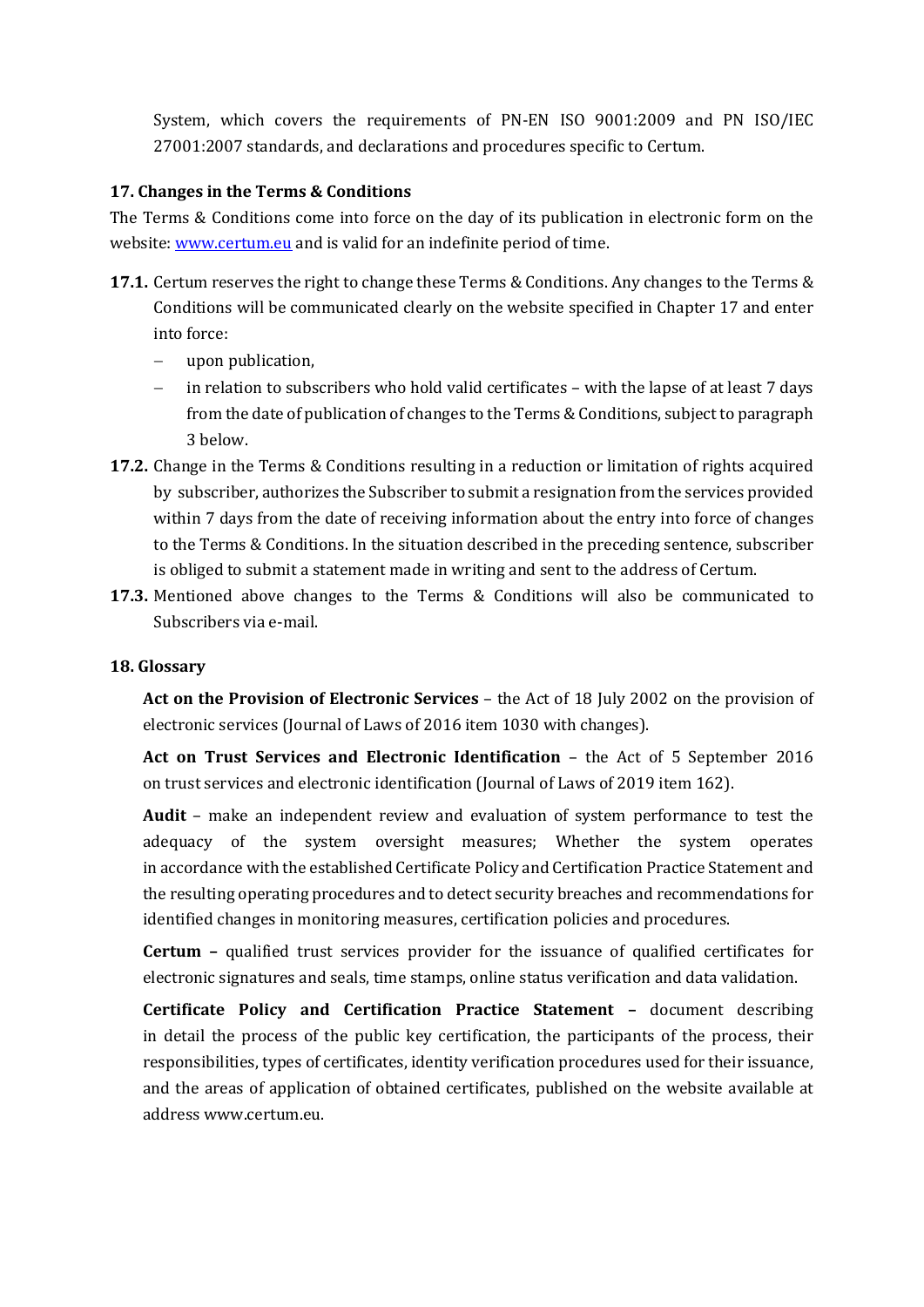**Certificate** – qualified electronic signature certificate within the meaning of the Regulation (EU) 910/2014, an electronic certificate issued by a qualified trust service provider that unambiguously assigns data for validation of an electronic signature to a natural person.

**Certificate Revocation List** – list containing serial numbers, dates and reasons for certificate revocation (or suspension). It also contains the name of the certification authority that issued it and the date of the current and next publication. The list is issued at specified intervals or after each suspension or annulment of one of the issued certificates;

**CryptoCertum card** – a technical component that meets the requirements of a qualified electronic signature creation device within the meaning of EU regulation 910/2014;

**eIDAS Regulation** – Regulation (EU) No 910/2014 of the European Parliament and of the Council of 23 July 2014 on electronic identification and trust services for electronic transactions in the internal market and repealing Directive 1999/93/EC (Official Journal of the EU, L No 257, p. 73).

**Electronic Signature (Seal)** – qualified electronic signature (electronic seal) within the meaning of the Regulation (EU) 910/2014.

**Identification data** – data uniquely identifying Subscriber, the truthfulness of which can be confirmed on the basis of the Subscriber's identity document;

**Personal Identification Number (PIN) –** code securing cryptographic card against unauthorized usage.

**Personal Unlocking Key (PUK) –** code used for cryptographic card unlocking and changing of the PIN.

**Private key** – a key pair of asymmetric keys of the entity, which is only used by the entity. In the case of the system of asymmetric private key defines a signature. The asymmetric encryption system crash is a private key that defines a decryption transformation.

**Public key** – a key from an asymmetric key pair of an entity that can be made public. For an asymmetric signature system, the public key specifies a verification transformation. In the case of an asymmetric encryption system, the public key specifies the cryptographic transformation.

**SimplySign component** – a remotely available technical component that meets the requirements of a qualified electronic signature creation device within the meaning of the Regulation (EU) 910/2014;

**SimplySign Service** – a service consisting in managing the infrastructure in which SimplySign is located, a component under the control of the Subscriber;

**SimplySign application** – software on a mobile device, under the sole control of the Subscriber, enabling the use of SimplySign service;

**Qualified electronic time stamp** – a service consisting of attaching to electronic data logically associated with the signed or electronic credentials, the time stamp at the time of execution of the service, and the electronic credential of the data generated by the TSP.